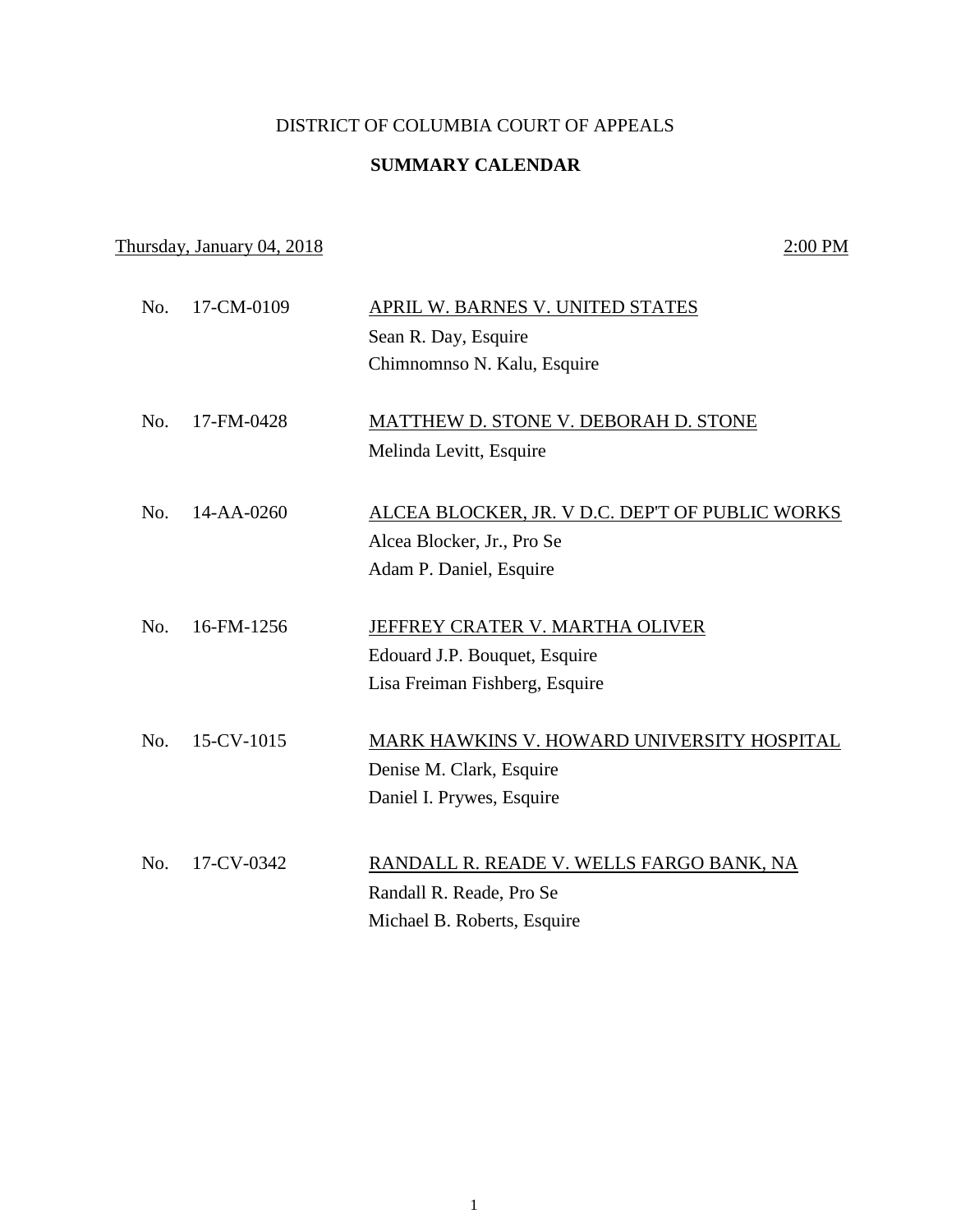| No. | 17-FM-0061                 | <b>BYRON ROLANDO LEMUS FLORIAN V. LILIAN</b><br><b>MARLENY SARCENO ZUNIGA</b> |
|-----|----------------------------|-------------------------------------------------------------------------------|
|     |                            | Jaime Winthuysen Aparisi, Esquire                                             |
|     |                            |                                                                               |
| No. | 16-AA-0988                 | ATSEDE ARAYA-TSEGAY V. COMMUNICATIONS<br><b>WORKERS OF AMERICA</b>            |
|     |                            | Atsede Araya-Tsegay, Pro Se                                                   |
|     |                            | Katherine Alexandra Roe, Esquire                                              |
| No. | 16-CO-0953                 | PAUL T. HILIGH V. UNITED STATES                                               |
|     |                            | Paul T. Hiligh, Pro Se                                                        |
|     |                            | Ann M. Carroll, Esquire                                                       |
|     |                            |                                                                               |
| No. | 14-CO-0887                 | <b>MACARTHUR D. WILLIAMS V. UNITED STATES</b>                                 |
|     |                            | Sicilia C. Englert, Esquire                                                   |
|     |                            | Chimnomnso N. Kalu, Esquire                                                   |
| No. | 16-CM-1158                 | SEIFU KELATI V. UNITED STATES                                                 |
|     |                            | William Charles Claiborne, III, Esquire                                       |
|     |                            | O. Andrea Coronado, Esquire                                                   |
| No. | 17-CM-0083                 | MARKEL A. BELL V. UNITED STATES                                               |
|     |                            |                                                                               |
|     |                            | McGennis Williams, Esquire                                                    |
|     |                            | L'Shauntee J. Robertson, Esquire                                              |
|     | Thursday, January 18, 2018 | 2:00 PM                                                                       |
| No. | 16-FS-1295                 | IN RE: J.W.; S.T., APPELLANT                                                  |
|     |                            | Stephen L. Watsky, Esquire                                                    |
|     |                            |                                                                               |

Pamela Soncini, Esquire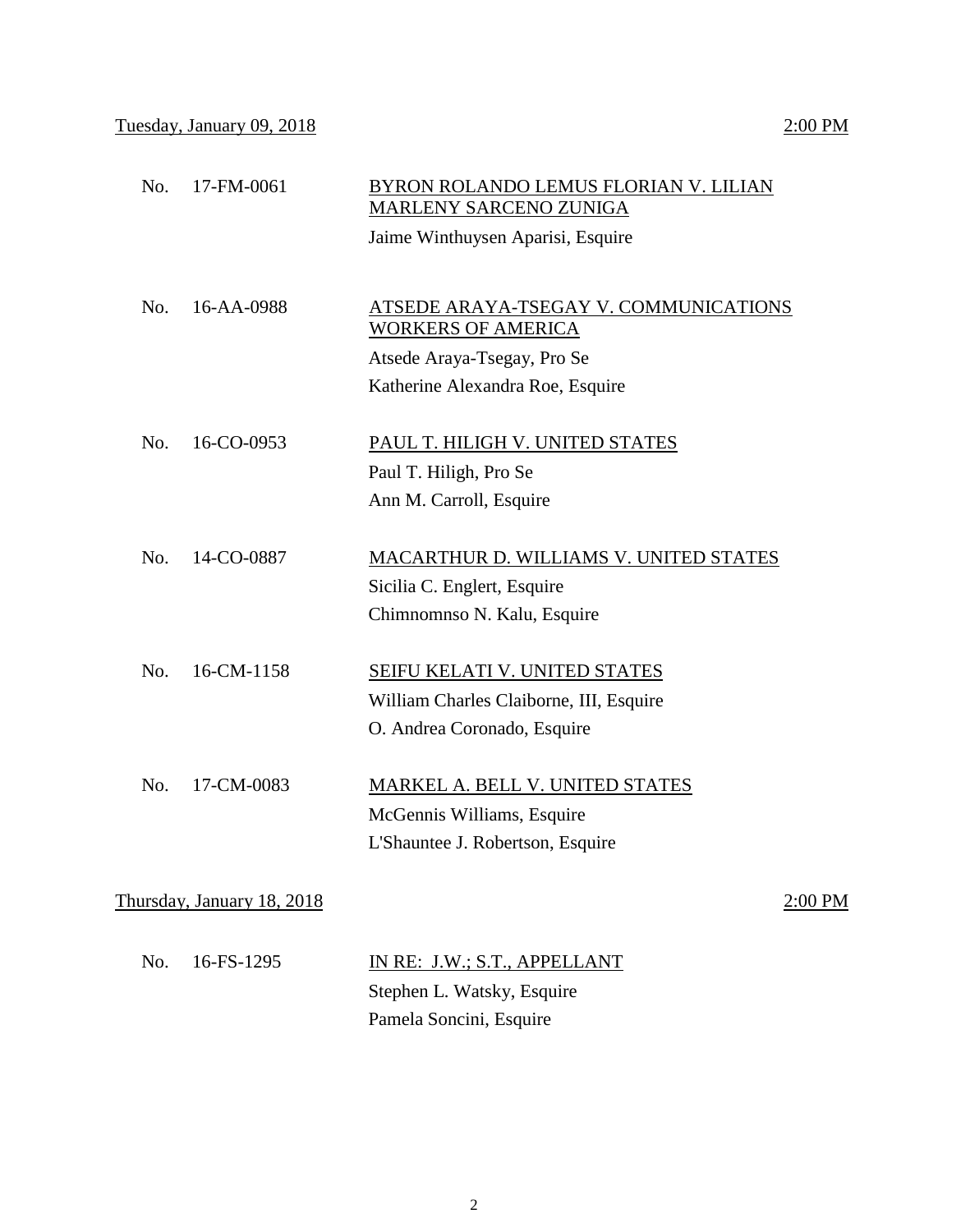| No. | 17-CM-0132                 | DAMIEN M. SHARPE V. UNITED STATES        |         |
|-----|----------------------------|------------------------------------------|---------|
|     |                            | Richard P. Goldberg, Esquire             |         |
|     |                            | Peter S. Smith, Esquire                  |         |
| No. | 16-CO-0888                 | DEANGELO C. TERRY V. UNITED STATES       |         |
|     |                            | Donna L. Biderman, Esquire               |         |
|     |                            | Ann M. Carroll, Esquire                  |         |
| No. | 17-CO-0133                 | TAVON JOHNSON V. UNITED STATES           |         |
| No. | 17-CO-0137                 | <b>TAVON JOHNSON V. UNITED STATES</b>    |         |
|     |                            | Thomas T. Heslep, Esquire                |         |
|     |                            | Patricia A. Heffernan, Esquire           |         |
| No. | 17-CO-0172                 | MAURICE T. DEWS V. UNITED STATES         |         |
| No. | 17-CO-0213                 | <b>MAURICE T. DEWS V. UNITED STATES</b>  |         |
|     |                            | Maurice T. Dews, Pro Se                  |         |
|     |                            | L'Shauntee J. Robertson, Esquire         |         |
| No. | 17-CO-0060                 | FRANK D. JOHNSON V. UNITED STATES        |         |
|     |                            | Frank D. Johnson, Pro Se                 |         |
|     |                            | April Denise Seabrook, Esquire           |         |
|     | Thursday, January 25, 2018 |                                          | 2:00 PM |
|     |                            |                                          |         |
| No. | 16-CO-1273                 | <u>LEON SMITH V. UNITED STATES</u>       |         |
|     |                            | Leon Smith, Pro Se                       |         |
|     |                            | Luke M. Jones, Esquire                   |         |
| No. | 16-CV-1215                 | ABDUL WAKIL AMIRI V. KOLA ADERENI, ET AL |         |
|     |                            | Abdul Wakil Amiri, Pro Se                |         |
|     |                            | George R.A. Doumar, Esquire              |         |
|     |                            | Mark G. Chalpin, Esquire                 |         |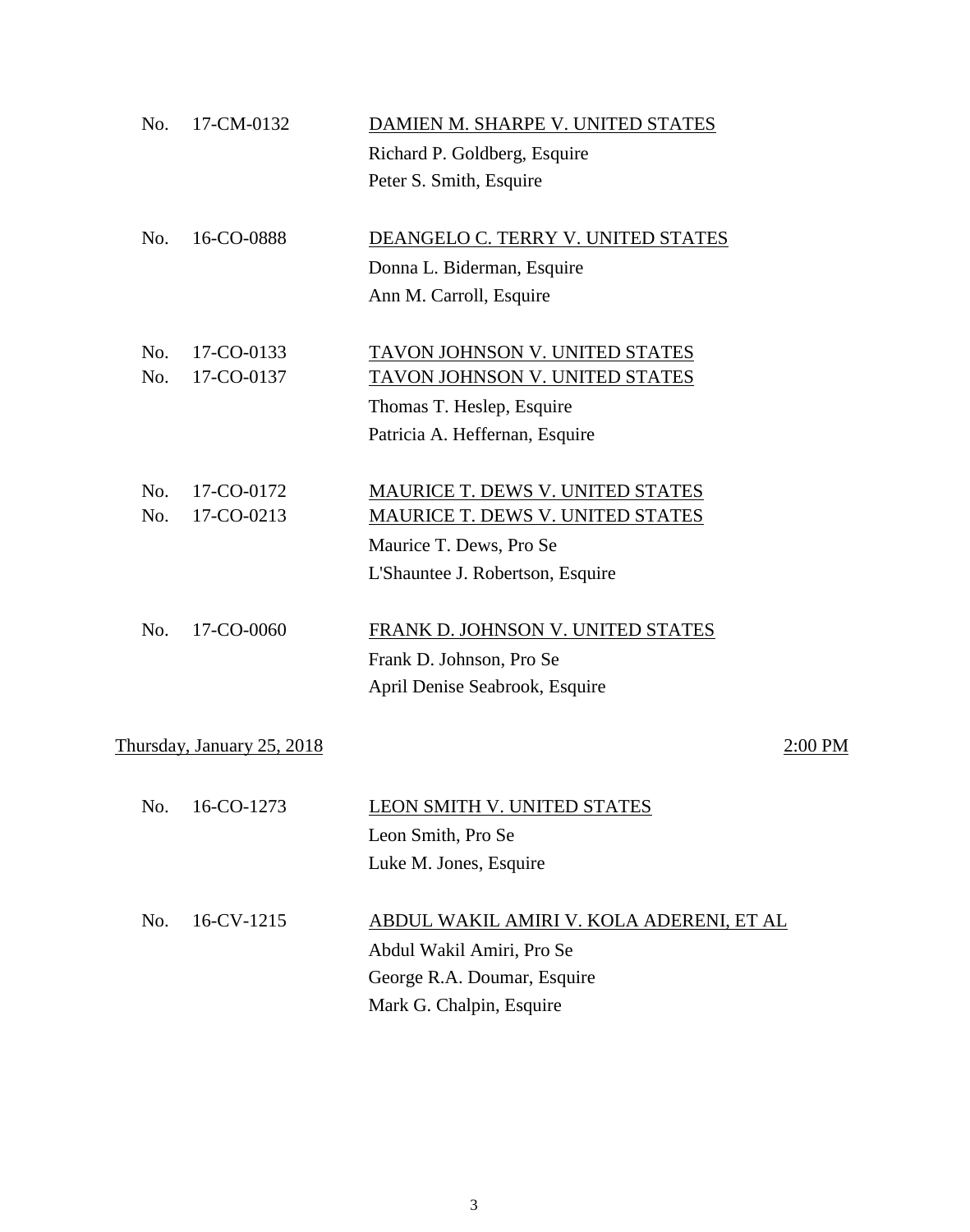| No. | 15-AA-0833                | BERHANU GEBREMESKEL V. D.C. TAXI COMMISSION               |
|-----|---------------------------|-----------------------------------------------------------|
|     |                           | Berhanu Gebremeskel, Pro Se                               |
|     |                           | Adam P. Daniel, Esquire                                   |
| No. | 16-CV-0783                | MARK R. CARTER V. MARIANA MATIAS                          |
|     |                           | Mark R. Carter, Pro Se                                    |
|     |                           | Terrell N. Roberts, III, Esquire                          |
| No. | 16-CV-1254                | <b>B. MARIAN CHOU V. DONYA WILLIAMS</b>                   |
|     |                           | B. Marian Chou, Pro Se                                    |
|     |                           | Donya Williams, Pro Se                                    |
| No. | 16-CV-0194                | REGINA MIELE V. EMMJAY INVESTMENTS, LLC, ET AL            |
|     |                           | Martin S. Protas, Esquire                                 |
|     |                           | Scott H. Rome, Esquire                                    |
|     | Tuesday, January 30, 2018 | 2:00 PM                                                   |
| No. | 17-CV-0149                | <u>JONATHAN C. DAILEY V. JACKSON &amp; CAMPBELL, P.C.</u> |
|     |                           | Christina J. Bostick, Esquire                             |
|     |                           | Dennis J. Quinn, Esquire                                  |
| No. | 17-CV-0279                | MONICA S. BROWN V. YVETTE E. PROCTOR, ET AL               |
|     |                           | Bernard A. Gray, Sr., Esquire                             |
|     |                           | Yvette E. Proctor, Pro Se                                 |
|     |                           | Mustafa Tariq, Pro Se                                     |
| No. | 16-CO-0803                | <b>GEORGE FADERO V. UNITED STATES</b>                     |
|     |                           | George Fadero, Pro Se                                     |
|     |                           | O. Andrea Coronado, Esquire                               |
| No. | 17-CO-0284                | DONNIE ANDERSON V. UNITED STATES                          |
| No. | 17-CO-0285                | DONNIE ANDERSON V. UNITED STATES                          |
|     |                           | Donnie Anderson, Pro Se                                   |
|     |                           | Anne Y. Park, Esquire                                     |